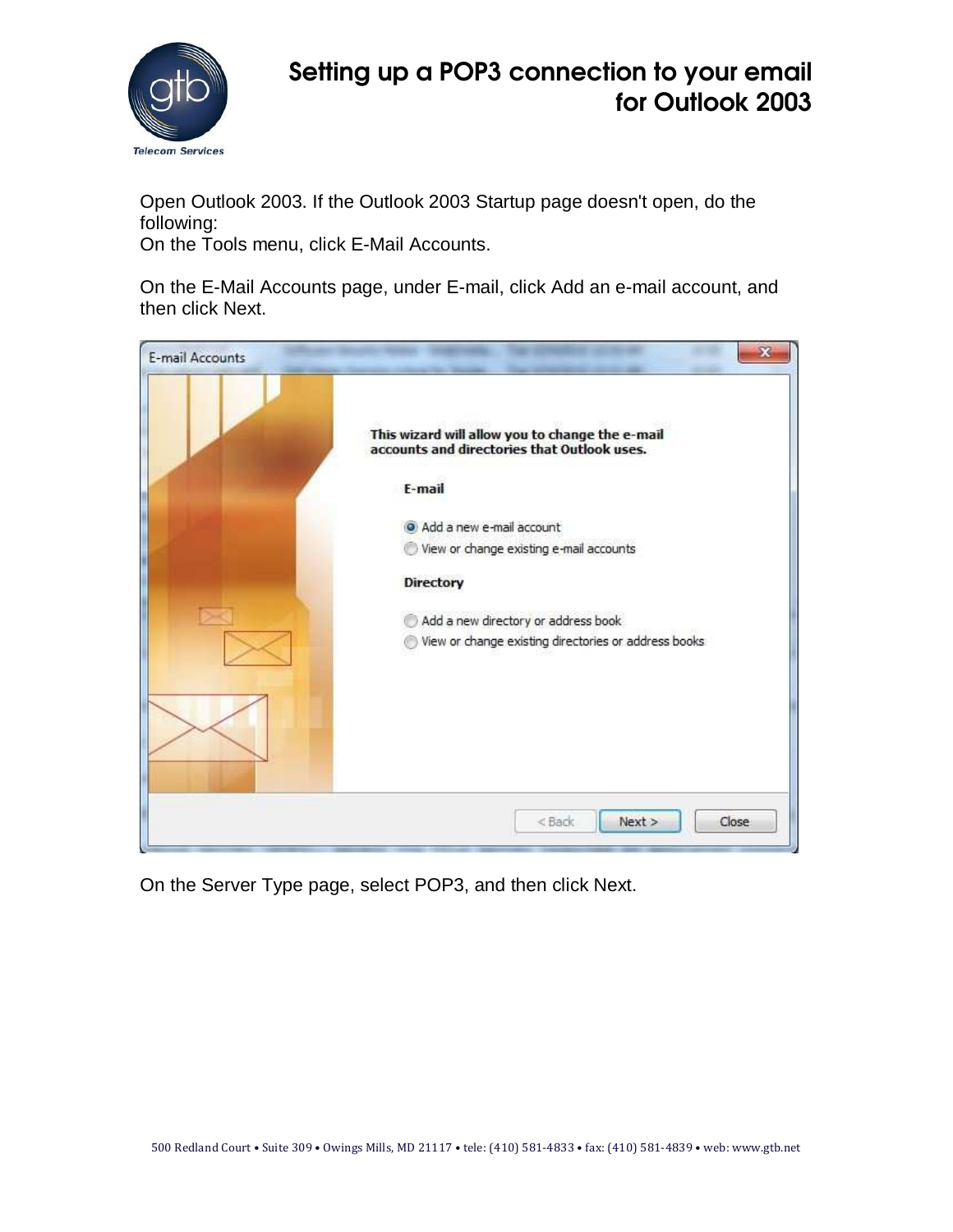

| <b>Server Type</b> | You can choose the type of server your new e-mail account will work with.                               |  |
|--------------------|---------------------------------------------------------------------------------------------------------|--|
|                    |                                                                                                         |  |
|                    | Microsoft Exchange Server                                                                               |  |
|                    | Connect to an Exchange server to read e-mail, access public folders, and share<br>documents.            |  |
|                    | O POP3                                                                                                  |  |
|                    | Connect to a POP3 e-mail server to download your e-mail.                                                |  |
|                    | <b>TMAP</b>                                                                                             |  |
|                    | Connect to an IMAP e-mail server to download e-mail and synchronize mailbox<br>folders.                 |  |
|                    | <b>HTTP</b>                                                                                             |  |
|                    | Connect to an HTTP e-mail server such as Hotmail to download e-mail and<br>synchronize mailbox folders. |  |
|                    | <b>Additional Server Types</b>                                                                          |  |
|                    | Connect to another workgroup or 3rd-party mail server.                                                  |  |
|                    |                                                                                                         |  |
|                    |                                                                                                         |  |

Provide the following information on the Internet E-mail Settings page:

Under User Information:

In the Your Name box, enter the name you want users to see when you send email from this account.

In the E-mail Address box, enter your email address provided by GTB.

Under Server Information: Enter your POP server name in the Incoming mail server (POP3) box. (mail.gtb.net)

In the Outgoing mail server (SMTP) box, enter the SMTP server name. (mail.gtb.net)

Under Logon Information:

In the User Name box, enter your email address.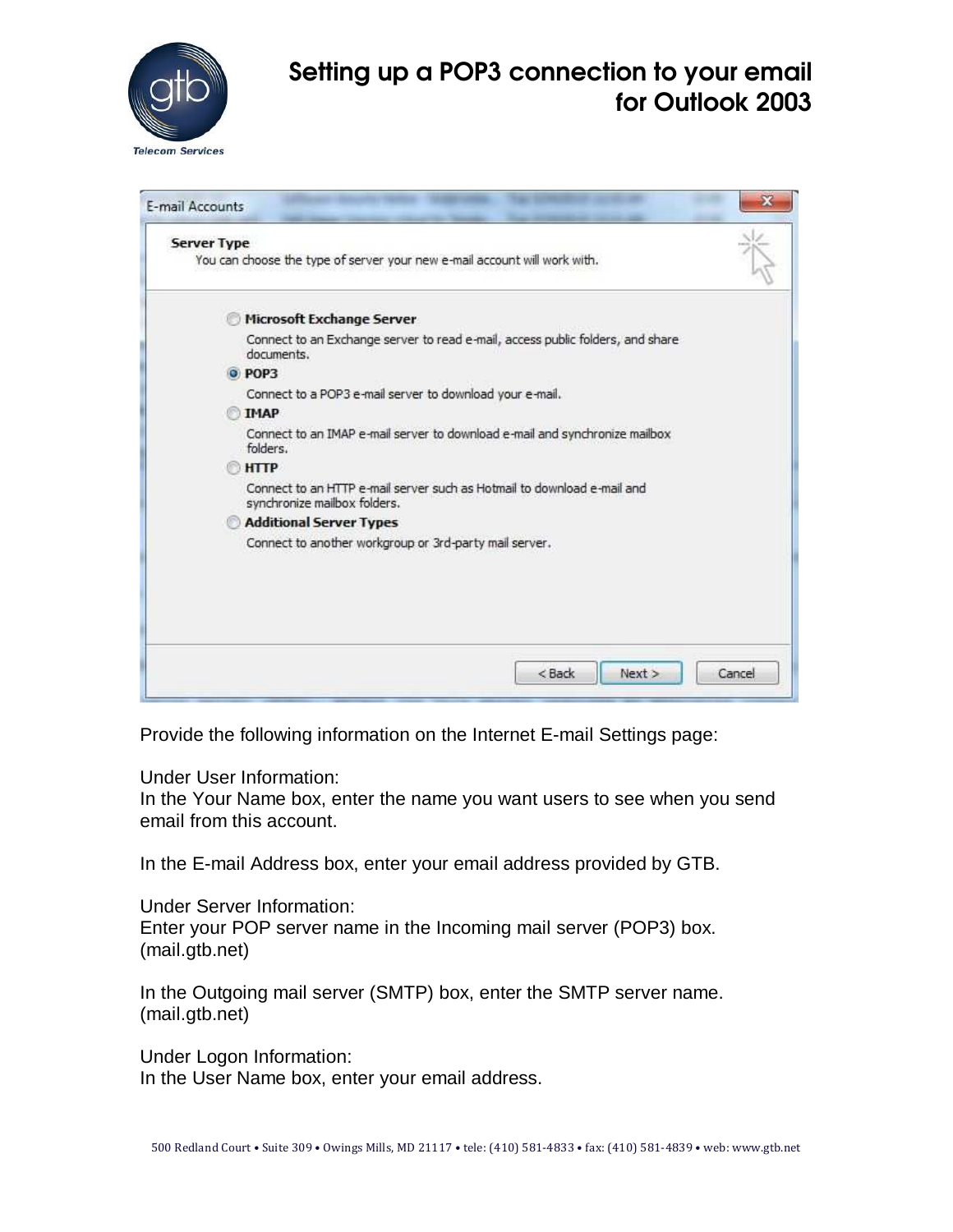

In the Password box, enter your password. If you want Outlook to remember your password, make sure the check box next to Remember password is selected.

At the bottom of the page, click More Settings.

On the Outgoing Server tab, select My outgoing server (SMTP) requires authentication. Make sure Use same settings as my incoming mail server is selected.

| General | Outgoing Server                                     | Connection          | Advanced                                          |
|---------|-----------------------------------------------------|---------------------|---------------------------------------------------|
|         | V My outgoing server (SMTP) requires authentication |                     |                                                   |
|         | O Use same settings as my incoming mail server      |                     |                                                   |
|         | Log on using                                        |                     |                                                   |
|         | User Name:                                          |                     |                                                   |
|         | Password:                                           |                     |                                                   |
|         |                                                     | V Remember password |                                                   |
|         |                                                     |                     | Log on using Secure Password Authentication (SPA) |
|         | Log on to incoming mail server before sending mail  |                     |                                                   |
|         |                                                     |                     |                                                   |

If you want to keep a copy of your messages on the server, under Delivery, click Leave a copy of messages on the server. If you don't select this option, all messages will be removed from the server and stored locally on your computer.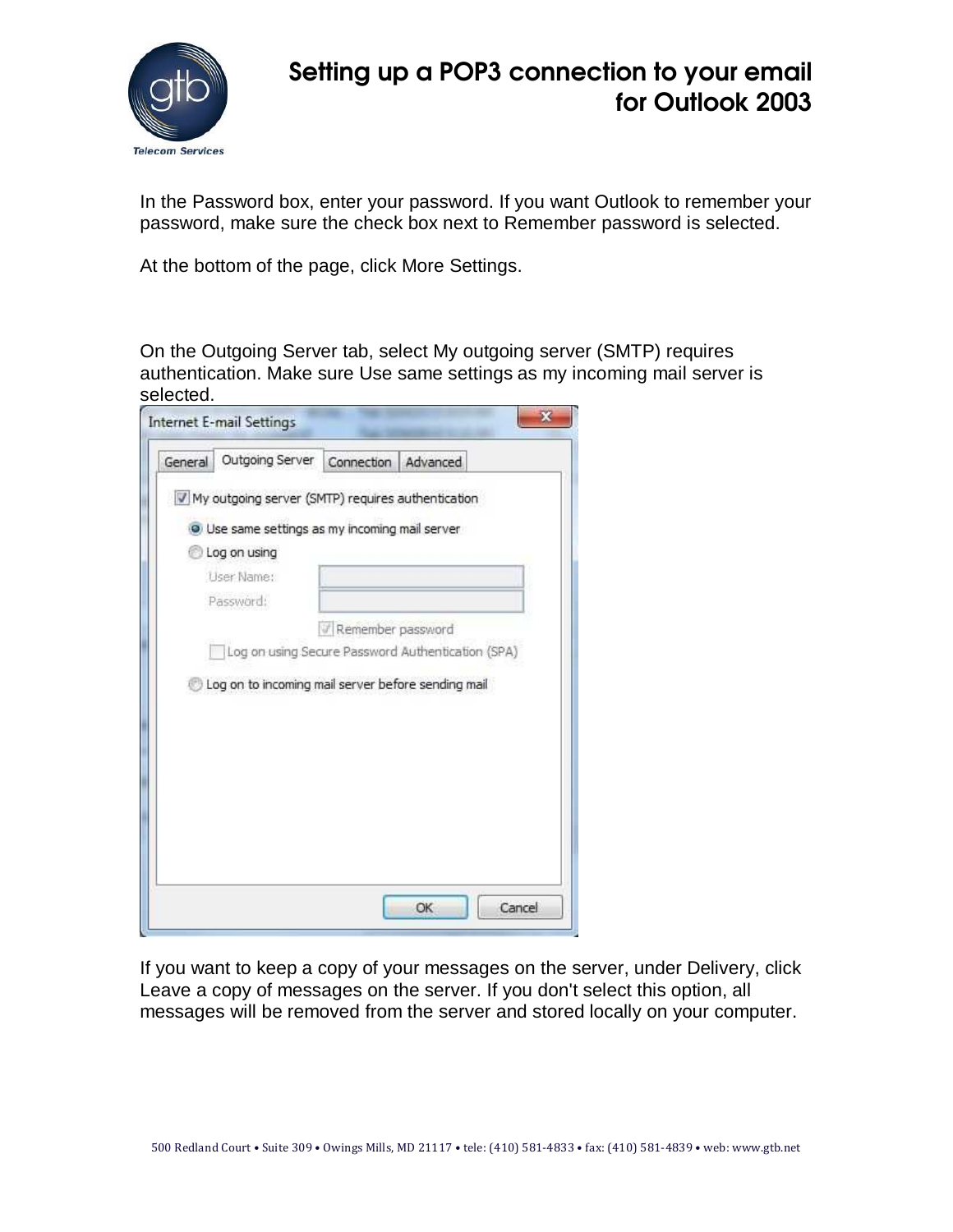

|                         | General Outgoing Server Connection                                                                                                     |      | Advanced     |        |
|-------------------------|----------------------------------------------------------------------------------------------------------------------------------------|------|--------------|--------|
|                         | Server Port Numbers                                                                                                                    |      |              |        |
| Incoming server (POP3): |                                                                                                                                        | 110  | Use Defaults |        |
|                         | This server requires an encrypted connection (SSL)                                                                                     |      |              |        |
| Outgoing server (SMTP): |                                                                                                                                        | 25   |              |        |
|                         | This server requires an encrypted connection (SSL)                                                                                     |      |              |        |
| $Short =$<br>Delivery   | Leave a copy of messages on the server<br>V Remove from server after 14 ÷ days<br>Remove from server when deleted from 'Deleted Items' | Long | 1 minute     |        |
|                         |                                                                                                                                        |      | OK           | Cancel |

On the Internet E-mail Settings page, click Next. On the Congratulations page, click Finish.